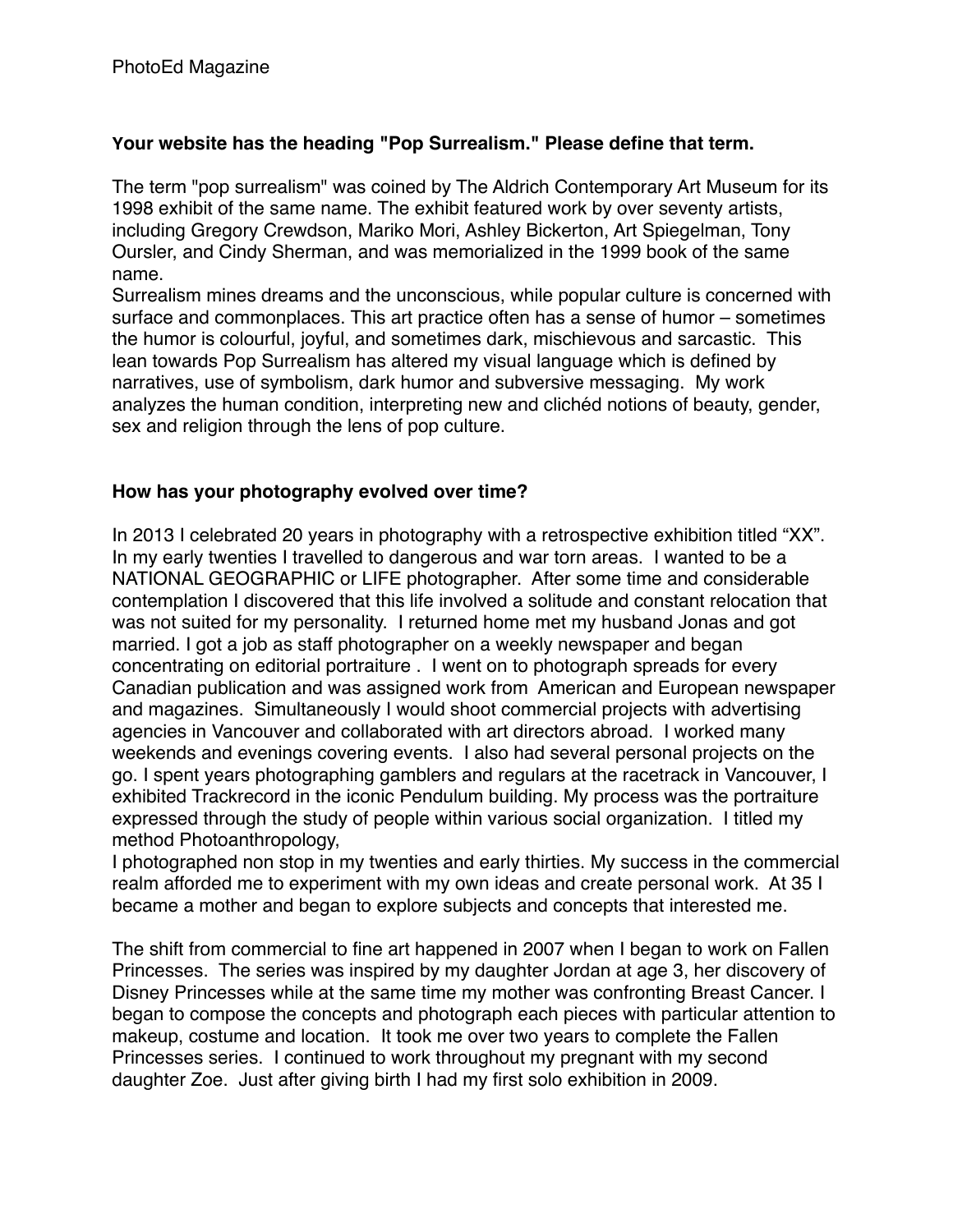## PhotoEd Magazine

### Fallen Princesses:

Fallen Princesses creates metaphor out of the myths of fairy tales, forcing the viewer to contemplate real life: failed dreams, obesity, addiction, obesity, Cancer, the extinction of indigenous culture pollution, war and the fallacy of chasing eternal youth. By embracing the textures and colors created by Walt Disney, which built a multi-billion dollar empire exploiting these fairy tales, Fallen Princesses exposed the consumerism that has negated the morality of these ancient parables. It also begged the question, "How do we define the concept of 'good' and how do we live a 'good' life?"

My second large scale project was more ambitious than anything that I had created in the past and was to be shot all on a constructed set. In The Dollhouse, 2012 - a ten piece sequential narrative that plays out in a life sized dollhouse and a video that documents the making of process.

This effort required a sizable crew that involved a makeup team, costumers, set builders, decorators, furniture refurbishing, assistants and a digital team I was working with a tiny budget so my concern was finding talented people to participate. Luckily Fallen Princesses was a great success online and had gone 'Viral' in 2009. The project was widely published and created much conversation.

This exposure helped with recruiting crew that needed experience in production, photography and all elements of set building, and were willing to work for credit.

#### In The Dollhouse:

This time, I have taken on one of the most powerful symbols of Western culture: Barbie, the idealized woman. More than any other childhood construct, Barbie represents the concept that 'Beauty is Power' and necessary to attain happiness. However, when Ken, Barbie's handsome but emasculated partner, expresses his individuality and finds his authenticity, the value of beauty as an apex trait is exposed as cheap and plastic as the dolls themselves.

I premiered the Dollhouse in 2012 and this series too found an international audience and garnished discussions about current beauty standards, the complexity of marriage and importance of authenticity.

I began to receive invitations to show and talk about my work at photo and art festivals. In 2012 I was awarded the Arte Laguna prize and travelled to India on a residency.

In 2013 I opened my studio XX, located in Vancouver. I decided to focus completely on producing my independent large scale projects and specifically my next series, Gods Of Suburbia. I received my first Canada Council grant to help support this massive initiative.

This series, more complex and contemplative, has taken me two years to complete. With Gods I have taken a personal and professional leap. It is a critical exploration of established and fringe religions.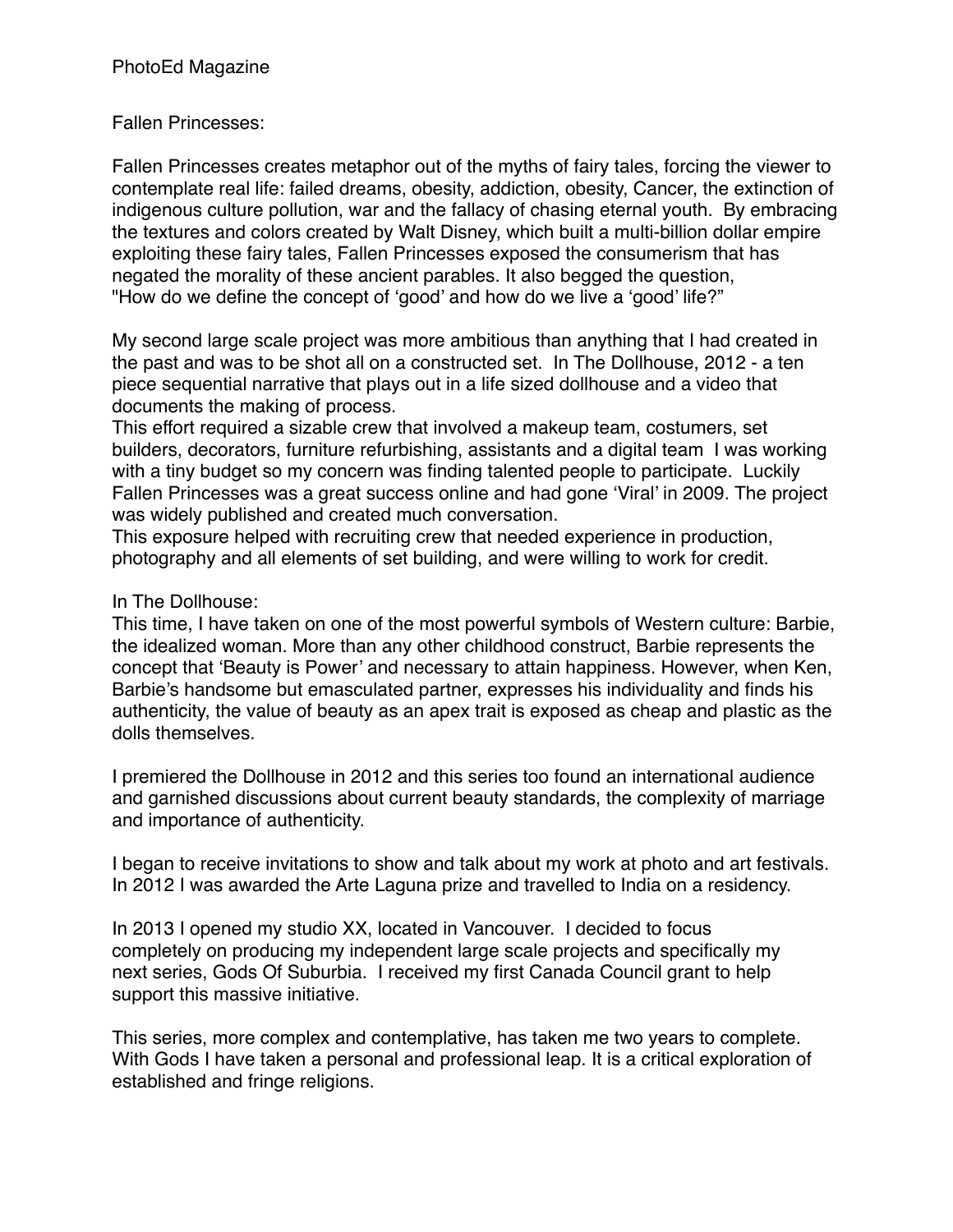*Gods of Suburbia* offers an iconoclastic interpretation of how ancient belief systems fit with technology, science and secularism, the three main pillars of modernity.

I am very pleased that my work is subject to many written academic essays, dissertations, and mentioned in various literature. The projects are studied and taught in art schools, photography programs, Gender and feminist courses.

In 2014 I was awarded the Prix Virginia overall prize and was invited to Paris to show my work in a solo exhibition.

This year I will show in Columbia, Taiwan and Cannes, France. You can see the complete XX exhibition on my web site. http://dinagoldstein.com/xx-retrospective/

# **What interests you in the storytelling aspect of photography?**

Storytelling has always been central in all of my work past and present. Documentary photography allowed me to create and share the stories of Palestinians in Gaza, gamblers at the racetrack, East Indian blueberry farmers in B.C, Dog Show dogs, Bodybuilding State championships and teenagers dirty dancing at a Bar Mitzvah. Editorial Photography meant working with a writer and photo editor on a specific story, this had me out on location with reduced gear and 1 assistant. Here there was great freedom to create using these limited resources.

From those long cold/hot days out with my camera on the streets of various cities I've learned that spontaneity and a lack of control are sources of inspiration.

Collaborating with art directors to create quick visual messaging, in a form of an advertising, has informed my current work both technically and creatively.

Photography as an art form transcends cultural borders and has the ability for quick communication. Within one frame or a series I attempt to create a narrative that relays as much information as a book or movie. This is always my challenge.

Sometimes the message is delivered quickly and makes an instant impression and other times the image requires further research and deeper involvement.

My current photography practice examines pop culture within modern society and asks "how do we define the concept of 'good' and how do we live a 'good' life?"

By utilizing recognizable/ iconic figures Disney Princesses, Barbie and Ken, and images of Gods, I attempt to bring attention and to inspire insight to the human condition. I am thrilled that my visual storytelling has been recognized for it's 'metaphorical and ironical messages' and in turn has sparked much conversation and written commentary from academics, editors and bloggers around the world. The work welcomes interpretation and discussion.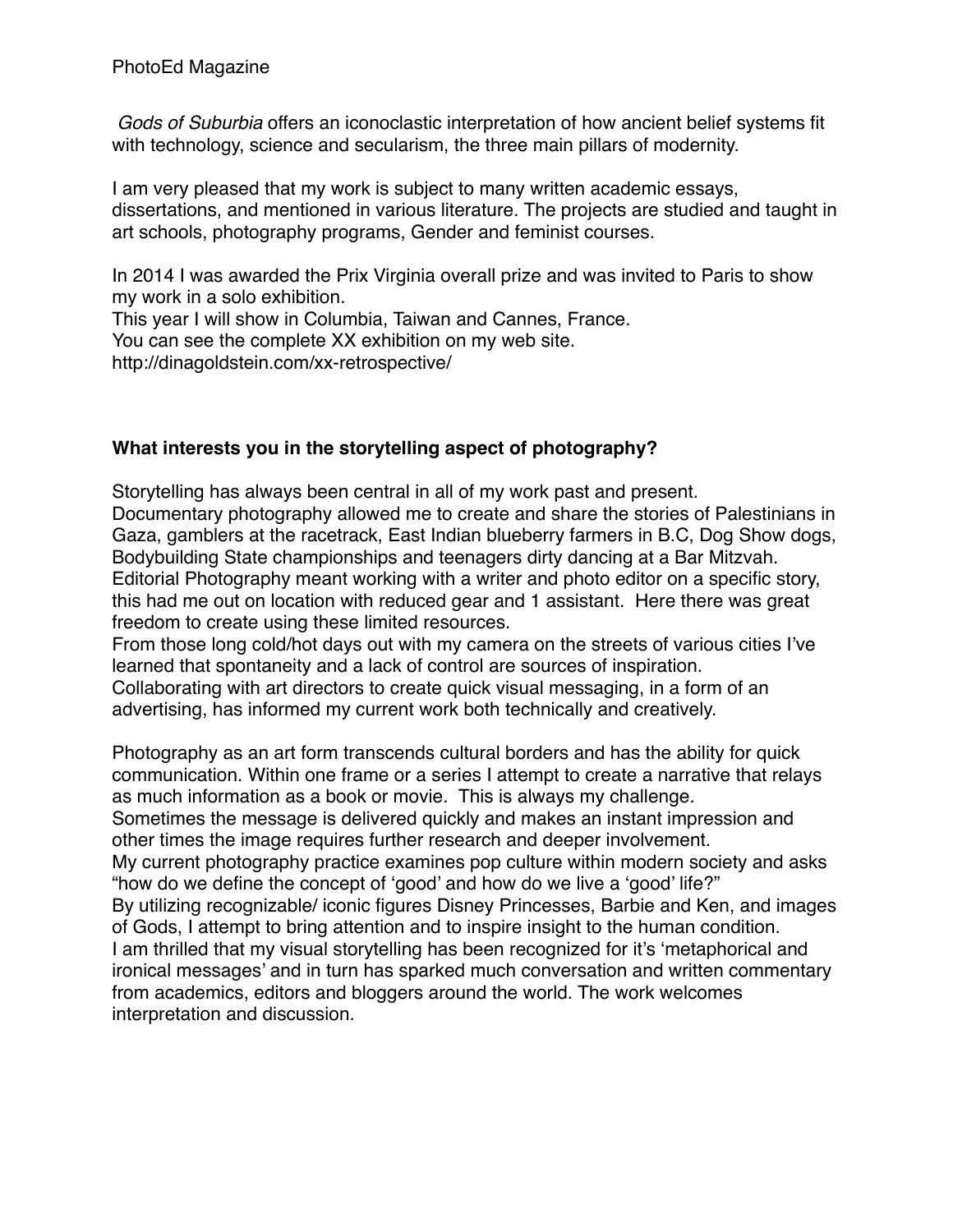### **What are your sources of inspiration? How do you move the personal to the commercial?**

I started out most inspired by woman like Diane Arbus , Margaret Bourke White and Dorthea Lang who were pioneers in my industry. Similar to their direction I was driven to create images of people that were intimate and revealing.

Much of my most recognized work has been inspired by my two daughters Jordan,9 and Zoe,5. As a mother of two daughters I have seen first hand the effects of 'outside influences' on young female minds. Fallen Princesses series was born out of deep personal pain that made me question and explore the 'happily ever after' motif we are spoon fed since childhood. In The Dollhouse, a continuation of similar themes, and an exploration of beauty standards and the unattainable notion 'perfect'.

Now that my girls are growing up and asking the more difficult questions; about GOD, belief and tradition.

With Gods of Suburbia, partly inspired by my residency in India 2012, I look at how complex iconography affects the way that people envision their personal god? I question whether humankind needs religion to make us 'good' and 'moral'? and I utilize religious characters in modernity to question if religion is an anachronism. Religion is not the most popular topic at a get together because people hold what *they*  believe to be sacred and holy; and this is not up for debate. To have an open conversation about how the universe began, who created the universe, what happens after death is mostly taboo and for good reason, there are too many different opinions and beliefs. I would like to participate in a rational conversation about dogma in modernity.

I rarely shoot commercial gigs these days. Most jobs today are generic and conservative. Also budgets have been slashed and the commercial shooter is interchangeable. If I can collaborate with a creative, and incorporate my brand of irony and methodology within a commercial platform, than I am open to accepting assignments that I find exciting.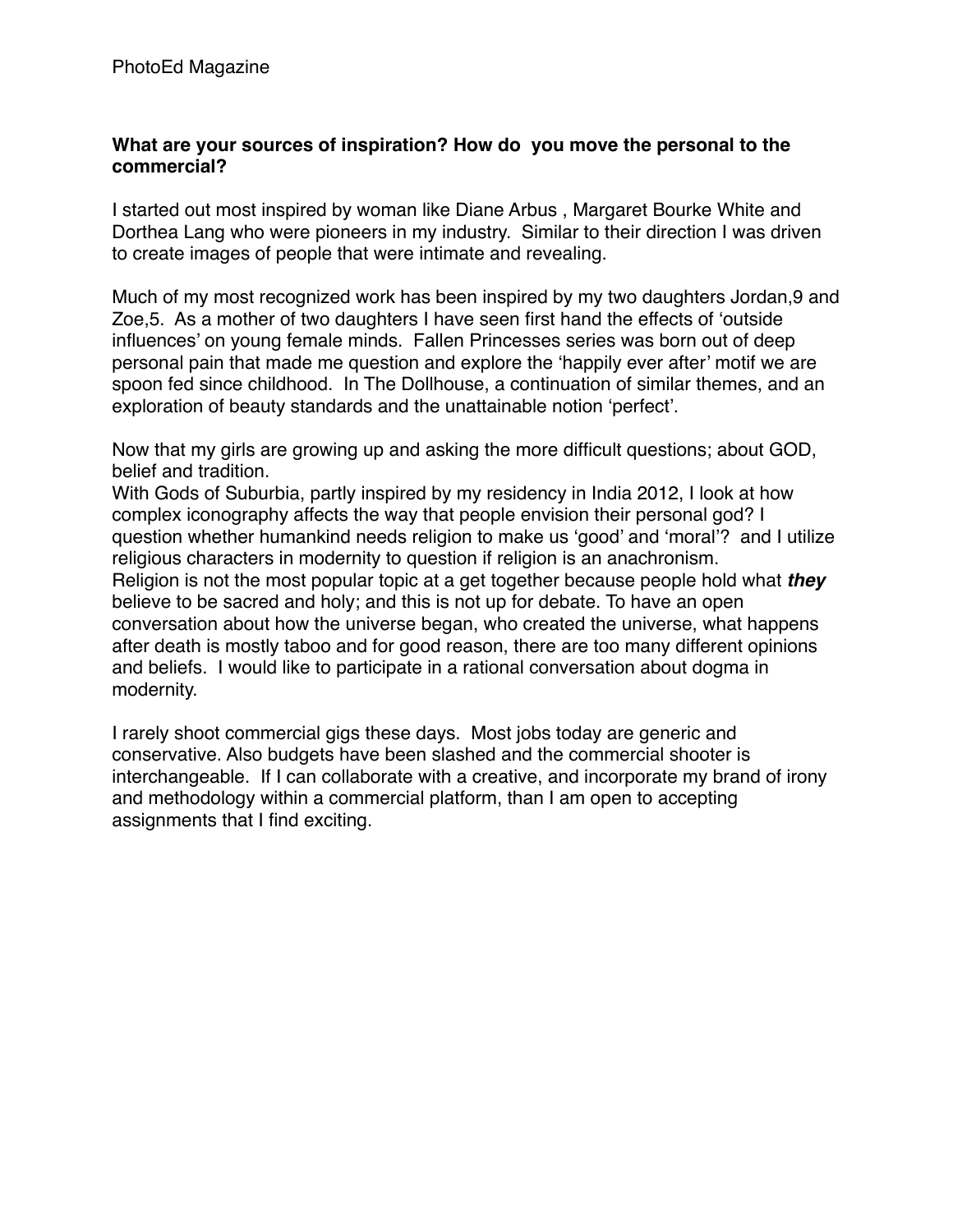# **Do you have any mentors?**

I have been fortunate to know and work with some very talented creatives in Vancouver. The photo editors and writers that believed in my work and gave me my first magazine assignments were crucial for my career. Other artist friends who were/are generous with advice, support and constructive criticism. My husband Jonas, a photographer turned film maker, has guided me professionally and personally throughout our 22 years together. He built me my first soft box (out of wood) ! He is very knowledge, wise and helpful with technical issues/ strategies etc. Most recently I look to woman who have been able to find a good balance between home and work, finding time for inspiration creation and personal success.

**What is the process you take to develop an image, and series? What emphasis do you put on story boarding, location scouting, casting, costumes, make up, set design, and directing? Are you involved in all these elements?**

My initial ideas are mostly instinctual, and inspired for a subconscious place. When I see potential in an idea I take the time to study and review the subject. When I make the decision to move ahead with a project I introduce the idea to Jonas or another trusted friend and stay open to constructive criticism. Making a decision to proceed is a huge commitment, as my projects take upwards of 2 years to complete, and I don't release the images individually.

I try to come up with rough concepts for each piece before the start of production. I want a clear 'big picture' so I can continue with a vivid vision with a semi practical budget. My first priory is to find the right person to portray the lead character of the piece. This process can happen quickly or may take months or even years. I tend to do a lot of street casting and/or work with local actors and performers. The circumstances are always different but somehow seem to work out at the end. I am working with tiny budgets and each time have to find a way to bring people on board and get them excited about something that doesn't exist yet. Sometimes I loosely draw out my concepts or work with a story board artist (as I did for In The Dollhouse). I assemble my crew and consult with my creative team, that is made up of makeup & hair artists, costumers and prop builders. Many of the costumes and props are fabricated by local craftsman and artists.

l methodically scout out locations, as these will become permanent backdrops for my conceptualized scenarios. There is usually a lot of red tape that has to be dealt with in preparation, (all this keeps the studio interns busy on the computer and phones).